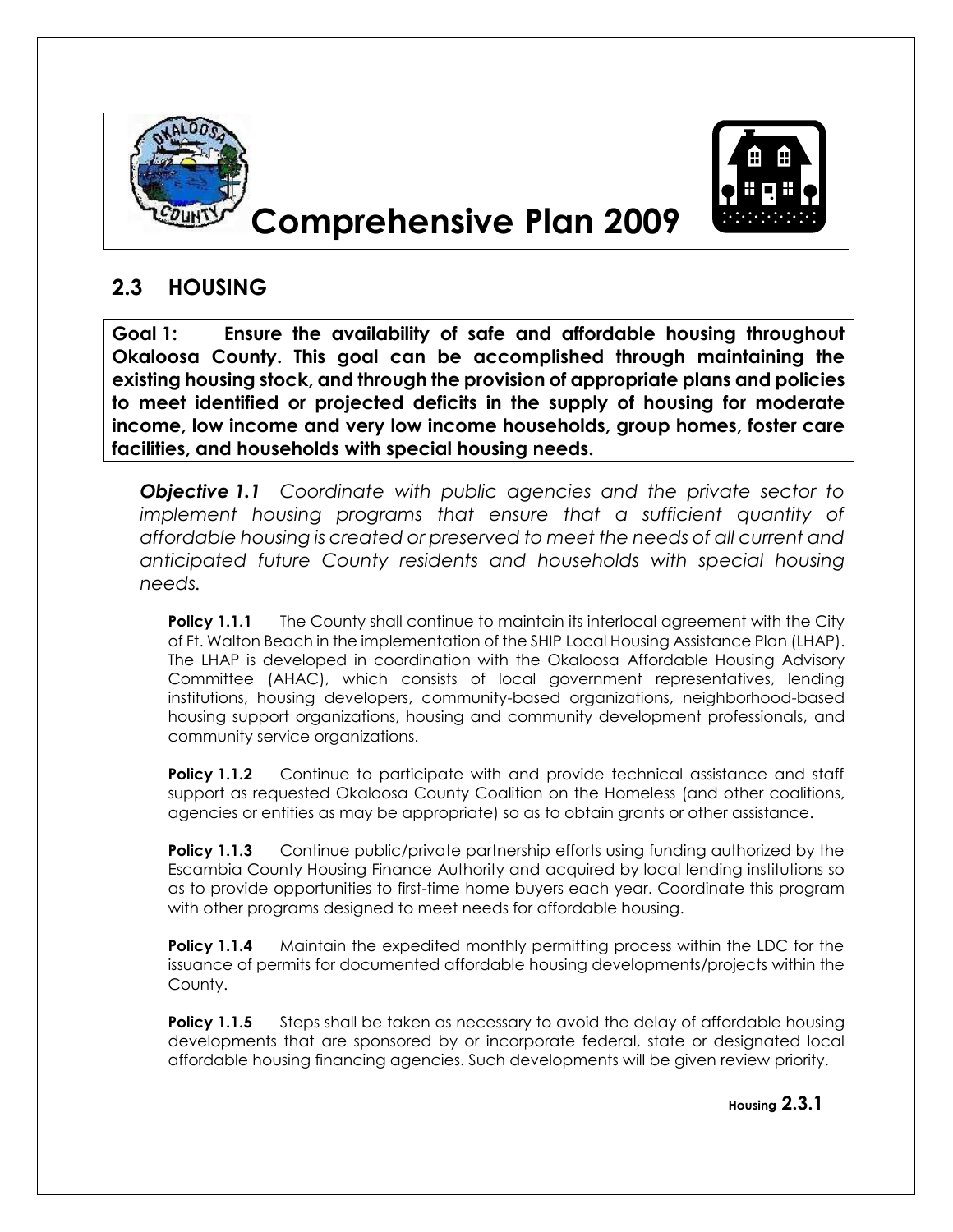**Policy 1.1.6** The Affordable Housing Impact Review provides procedures for the review of all policies, procedures, regulation, ordinances and similar provisions that significantly impact upon the cost of housing to ensure that potential impacts upon housing affordability are identified prior to adoption. The policy will ensure that the adopting entity is advised of the potential impacts upon housing affordability for consideration during the review and adoption process.

**Policy 1.1.7** Cooperate with the Fort Walton Beach Housing Authority and Crestview Housing Authority as they administer the Section 8 program for Okaloosa County.

**Policy 1.1.8** Continue to prepare Local Housing Assistance Plans in compliance with Chapter 420 of the Florida Statutes and Chapter 37-67 of the Florida Administrative Code, and consistent with guidance as may be provided by the Florida Housing Finance Corporation.

*Objective 1.2 Provide adequate sites and distribution of housing for very-lowincome, low-income and moderate-income households, and for mobile and manufactured homes, to meet the needs identified in the Affordable Housing Needs Assessment for Okaloosa County.*

\_\_\_\_\_\_\_\_\_\_\_\_\_\_\_\_\_\_\_\_\_\_\_\_\_\_\_\_\_\_\_\_\_\_\_\_\_\_\_\_\_\_\_\_\_\_\_\_\_\_\_\_\_\_\_\_\_\_\_\_\_\_\_\_\_\_\_\_\_\_\_\_\_\_\_\_\_\_

**Policy 1.2.1** Very-low-income, low-income and moderate-income housing units shall be permitted in any residential land use category provided the housing meets all applicable rules and regulations, including setback requirements. Additional residential density beyond the normal maximum density may be possible within certain future land use categories described in Future Land Use Policy 10.12 as an incentive for the development to devote a minimum of 5% of the dwelling units to affordable housing (as defined in Rule 9J-5.003, F.A.C).

**Policy 1.2.2** Mobile home parks and mobile home subdivisions will be allowed only within the MDR, HDR, SR, RR, UMU, RMU and the AG Future Land Use categories pursuant to consistency with applicable rules, regulations, and policies of the County and the Florida Department of Health. Category A or B mobile and manufactured homes are allowable in mobile home parks, mobile home subdivisions, or metes and bounds parcels located within the Future Land Use categories listed above. Category A mobile and manufactured homes are allowable on any lot where a site built home is allowable in AG, RR, MDR, HDR, SR, UMU and RMU land use categories. Category A mobile and manufactured homes are not allowable in the LDR land use category within the Urban Development Area.

**Policy 1.2.3** Category B mobile homes and manufactured homes will be allowed in the LDR, MDR, HDR, SR, RR, UMU, RMU, and AG Future Land Use Districts on any lot where a site built structure would be allowable, pursuant to consistency with applicable rules, regulations, and policies of the County and the HRS.

**Policy 1.2.4** The Future Land Use Map shall designate sufficient sites at sufficient densities to accommodate the need for affordable housing over the planning timeframe as established in the future land use data and analysis.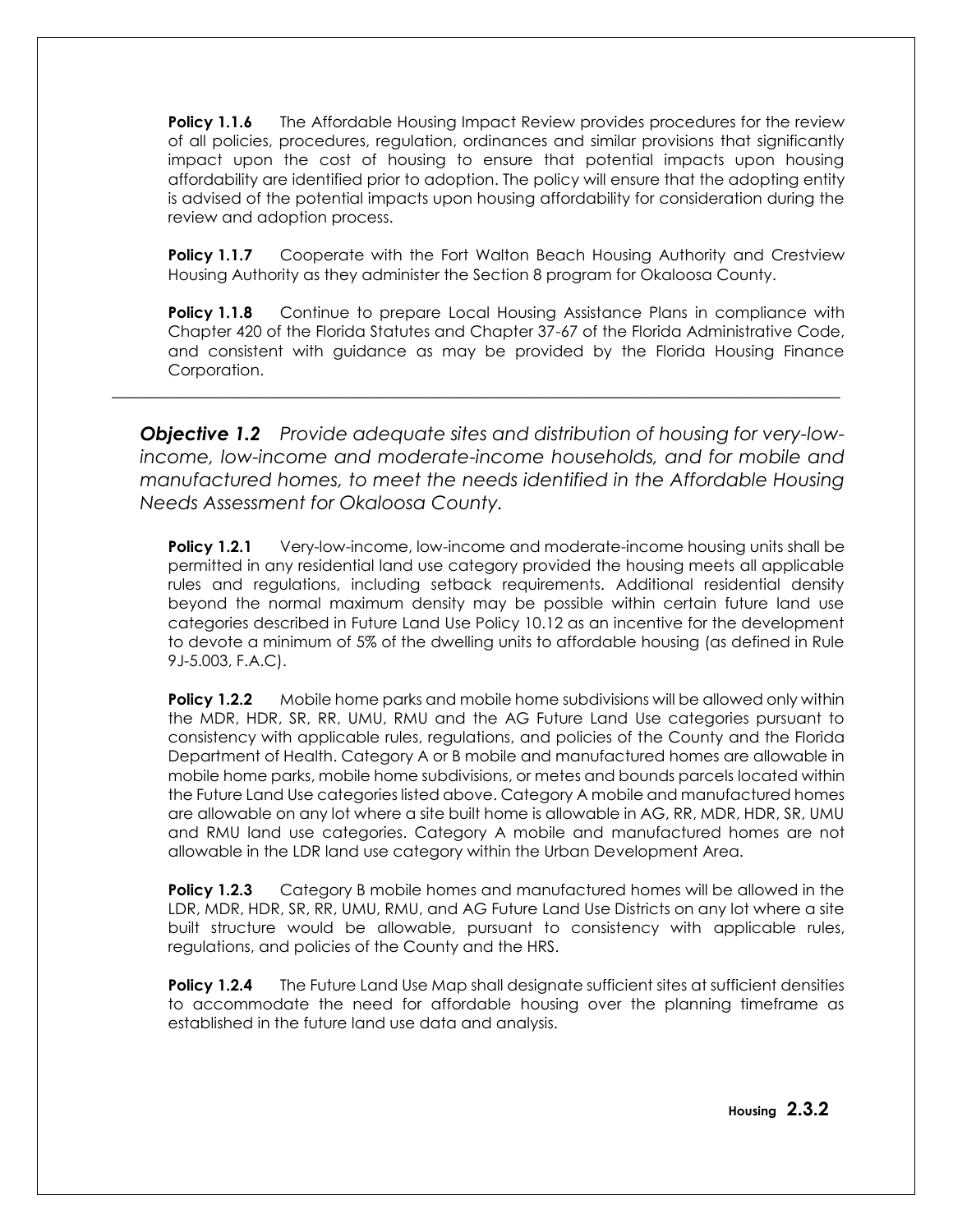**Policy 1.2.5** The Land Development Code shall provide for residential and mixed use planned unit developments that promote more economic uses of land and lower development and building costs by permitting the use of zero lot line developments, townhouses, and other innovative development techniques which allow smaller networks of utilities and streets and the use of more economical building types and shared facilities.

**Policy 1.2.6** Encourage urban infill development on small vacant sites or reuse debilitated sites by working with local developers in accordance with applicable LDC regulations.

*Objective 1.3 Provide for adequate sites in residential areas or areas of residential character for group homes and foster care facilities licensed or funded by the Florida Agency for Health Care Administration and the Florida Department of Children and Families.*

\_\_\_\_\_\_\_\_\_\_\_\_\_\_\_\_\_\_\_\_\_\_\_\_\_\_\_\_\_\_\_\_\_\_\_\_\_\_\_\_\_\_\_\_\_\_\_\_\_\_\_\_\_\_\_\_\_\_\_\_\_\_\_\_\_\_\_\_\_\_\_\_\_\_\_\_\_\_

**Policy 1.3.1** Okaloosa County and Alternative Living, Inc., a non-profit agency, will continue to cooperatively provide congregate living facilities for at least 165 moderate and low income elderly residents throughout the planning period at sites scattered throughout residential areas or areas of residential character.

**Policy 1.3.2** Group homes and foster care facilities licensed or funded by the Florida Agency for Health Care Administration and the Florida Department of Children and Families housing six (6) or fewer residents may be located in any residential area. Those facilities housing seven (7) or more residents may be located in any medium density, high density or mixed-use residential area meeting spacing requirements as outlined in Chapter 419, F.S.

*Objective 1.4 Provide housing assistance, including relocation housing for persons displaced by public programs or projects and for those displaced by the process of housing rehabilitation.*

\_\_\_\_\_\_\_\_\_\_\_\_\_\_\_\_\_\_\_\_\_\_\_\_\_\_\_\_\_\_\_\_\_\_\_\_\_\_\_\_\_\_\_\_\_\_\_\_\_\_\_\_\_\_\_\_\_\_\_\_\_\_\_\_\_\_\_\_\_\_\_\_\_\_\_\_\_\_

**Policy 1.4.1** Pursue grants to provide for relocating low and moderate-income persons displaced during the housing rehabilitation process.

**Policy 1.4.2** By 2003 the County will develop a relocation assistance plan that shall be implemented and enforced for activities using County funds that result in displacement or relocation of residents.

**Policy 1.4.3** All plans for public programs and projects that would involve the displacement of residents shall include a housing relocation plan that contains provisions for interim or permanent housing for displaced persons. Very-low and low-income residents displaced by government action shall be given high priority to obtain public housing or subsidized housing assistance.